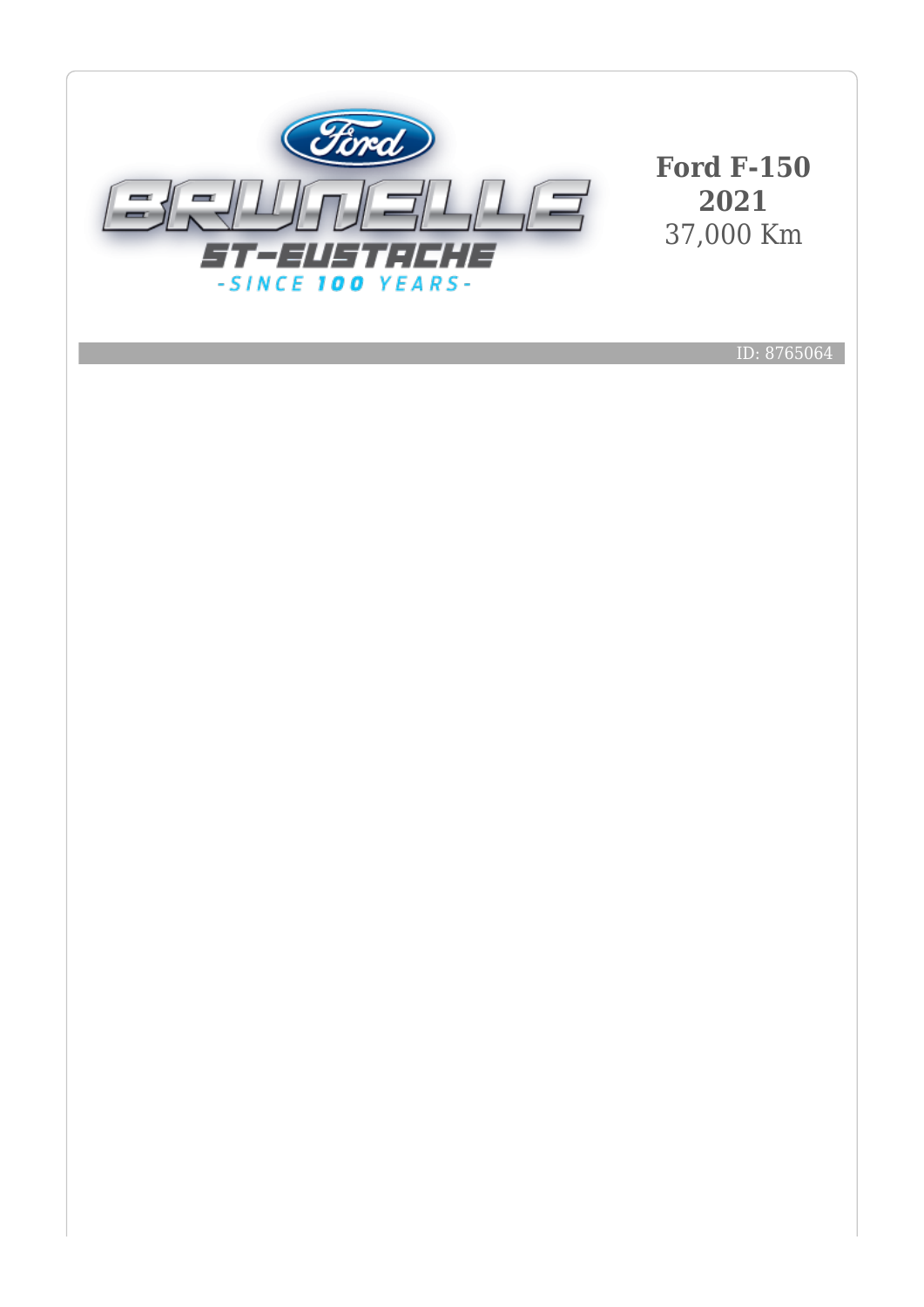

# **\$66,450**

#### **Brunelle Ford**

500, rue Dubois St-Eustache, Laurentides J7P 4W9 **Sales:** 1 (844) 778-9232

### **SPECIFICATIONS**

| $\bullet$ Make:    | Ford                        | $\bullet$ Year:   | 2021              |
|--------------------|-----------------------------|-------------------|-------------------|
| • Model:           | $F-150$                     | · Kilometers:     | 37,000 Km         |
| • Style / Version: | LARIAT 502A<br><b>SPORT</b> | • Exterior color: | Black             |
| $\bullet$ Stock #: | 411491                      | • Interior color: | Black             |
| • Transmission:    | Automatic                   | • Drive train:    | Four-wheel drive  |
| • Engine:          | 2.7 L Litres                | $\cdot$ VIN:      | 1FTEW1EP8MFB38775 |

#### **OPTIONS**

- Cruise control
- (ABS)
- Side impact airbags
- MP3 player
- Power mirrors
- Tachometer
- Leather interior
- Adjustable steering wheel
- Captain seat
- Onboard computer
- Backup camera
- Turbo
- Leather steering wheel
- Dual zone climate
- control
- Short box
- Side airbags for the head
- $\bullet~$  Keyless entry
- Heated front seats
- Fog lights
- Driver's side power seat •
- Passenger side airbag
- $\bullet$ Airbags - Passenger sensor
- HD Radio
- Aluminium Mags
- Apple Carplay
- Smart Device
- 

**DESCRIPTION**

RAPPORTS HISTORIQUES DE VÉHICULES

- 
- Daytime Running Lights
- Power steering
- Anti-lock braking system Vehicle stability control Driver's side airbag
	- Child safety locks
	- 10 speakers system
	- Power outlet
	- Power windows
	- Steering wheel audio controls
	- 20 inch alloy rims
	- Trailer hitch
	- Fully loaded
	- Clock
	- Towing equipment
	- Automatic headlights
	- 4 wheel drive
	- Digital compass
	- Rear trunk access
	- Rear tow hook
	- Alloy wheels
	- Tire pressure monitoring system
	- Built-in Bluetooth
	- Lane change warning
	- Illuminated passenger
		- vanity mirror
	- Aluminum
	- Heated steering wheel
	- Android Auto
	- WiFi Hotspot
	- Telematics
	- Automatic Transmission - 10 Speed
- Intermittent wipers
- 
- Remote starter
- Heated mirrors
- Power seats
- Air conditioning (Front)
- Heated seats
- Tinted windows
- HID headlights
- Seats Fabric / Cloth
- AM / FM radio
- Off-road tires
- Electric pedals
- Split rear bench
- Xenon headlights
- Intelligent Key
- Anti-theft system
- $\bullet~$  Traction control
- Auxiliary socket
- USB port
- Automatic Transmission
- Spare tire
- Automatic door lock
- Multimedia screen
- Four Wheel Drive (4X4)
- Wheel Steel
- Transmission Dual Shift Mode

**Ford F-150 2021**





Complete card available on your mobile phone by scanning this QR code.

- 
- 
- Integration Headlights - LED